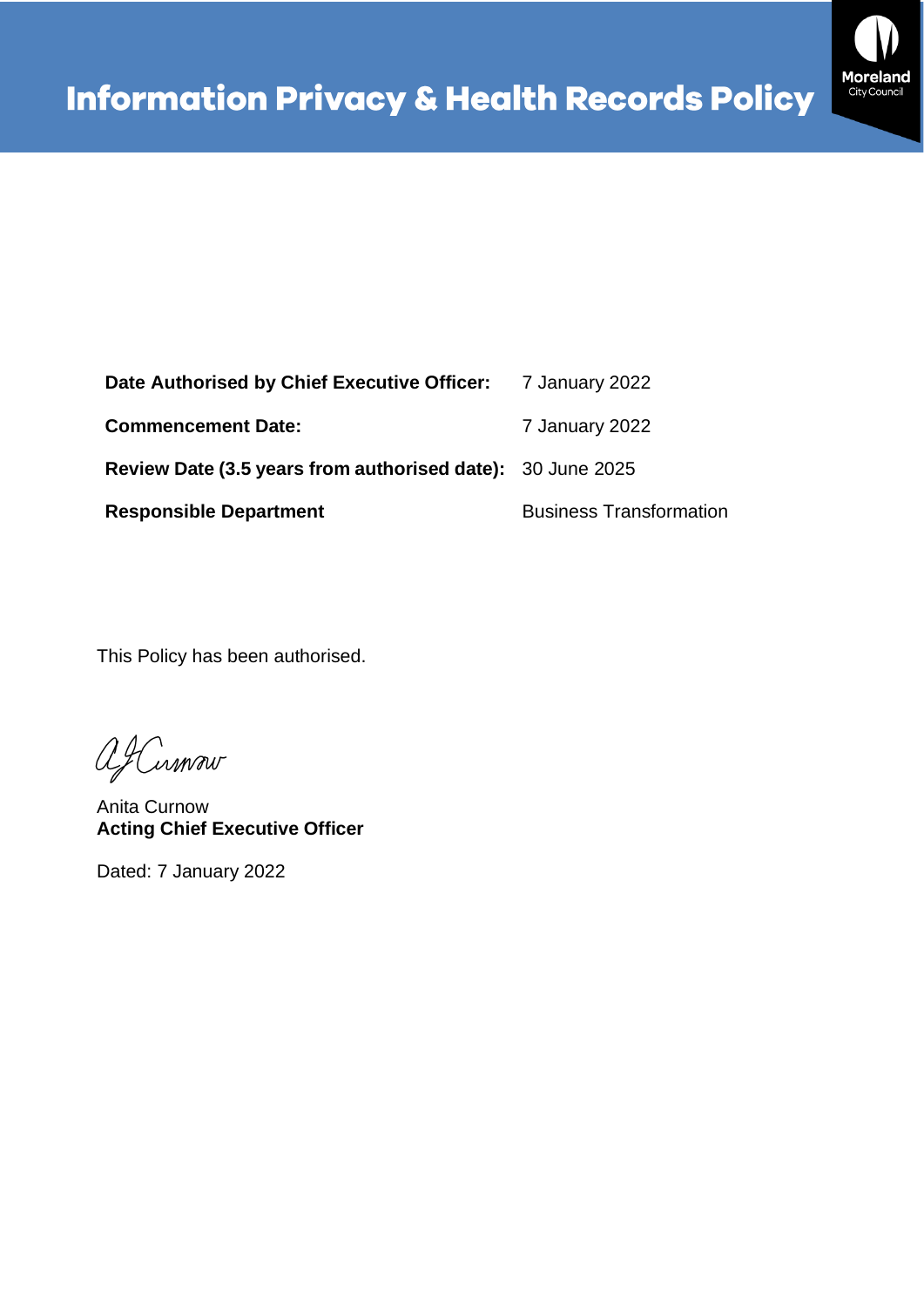### **Table of Contents**

| 1.  |                                                                                  |
|-----|----------------------------------------------------------------------------------|
| 2.  |                                                                                  |
| 3.  |                                                                                  |
| 4.  |                                                                                  |
| 5.  |                                                                                  |
| 6.  |                                                                                  |
| 7.  |                                                                                  |
| 8.  |                                                                                  |
| 9.  |                                                                                  |
| 10. | Council ensuring information is accurate, up to date and secure 8                |
| 11. |                                                                                  |
| 12. |                                                                                  |
| 13. |                                                                                  |
| 14. |                                                                                  |
| 15. |                                                                                  |
| 16. |                                                                                  |
| 17. |                                                                                  |
|     |                                                                                  |
|     | Attachment 2 - Privacy Principles Excerpt from the Local Government Act 2020  15 |
|     | Attachment 3 - Personal and health information collected by Council 16           |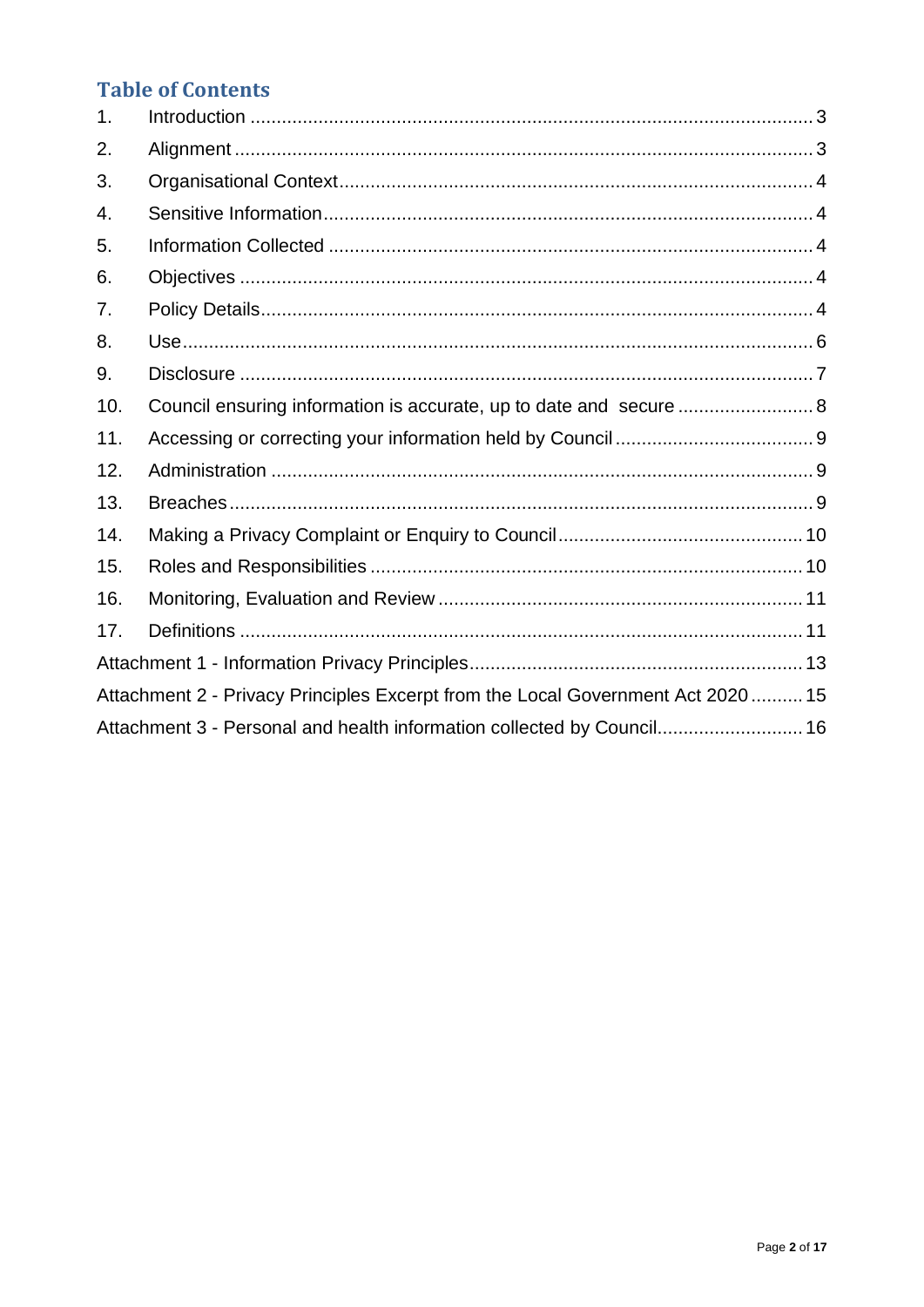# <span id="page-2-0"></span>**1. Introduction**

This Policy demonstrates Council's commitment to maintaining the responsible and transparent handling of personal information and promoting education and awareness of these practices across the broader organisation.

This Policy provides clear guidance to ensure that Council lawfully and appropriately manages the handling of personal information and health records in accordance with the *Privacy and Data Protection Act 2014* and the *Health Records Act 2011.*

# <span id="page-2-1"></span>**2. Alignment**

This Policy confirms Council's commitment in the execution of its statutory obligations, responsibilities and duties relating to information privacy in accordance with the *Privacy and Data Protection Act 2014* and the *Health Records Act 2001*.

Personal and health information held by Council is managed in accordance with the privacy principles contained in the Privacy and Data Protection Act 2014 (PDPA).

The ten Information Privacy Principles (IPPs) are the practical core of the PDPA. With limited exemptions, all Victorian government agencies, statutory bodies and local councils must comply with the IPPs, listed below:

- Principle 1 Collection
- Principle 2 Use and Disclosure
- Principle 3 Data Quality
- Principle 4 Data Security
- Principle 5 Openness
- Principle 6 Access and Correction
- Principle 7 Unique Identifiers
- Principle 8 Anonymity
- Principle 9 Trans-border Data Flows
- Principle 10- Sensitive Information

These above listed IPPs have been represented in full at Attachment 1 of this Policy.

This Policy ensures that personal information is managed in accordance with applicable legislation and with the information privacy principles (above IPP 1 to IPP 10) as conferred via the Local Government Act 2020 (Please refer to Attachment 2 for the relevant Local Government Act excerpt).

This Policy is developed in alignment with and in support of Council's Records and Information Management Policy, and also provides specific guidance relating to the management of an individual's personal and health information through Council in the context of the PDPA privacy principles. This encompasses Council's role as both a Local Government authority and as an employer.

This Policy applies to all Councillors, Council officers and contractors of Moreland City Council and applies when these persons are acting in the capacity for which they have been engaged or elected to Council and in representing the organisation in an official or unofficial capacity.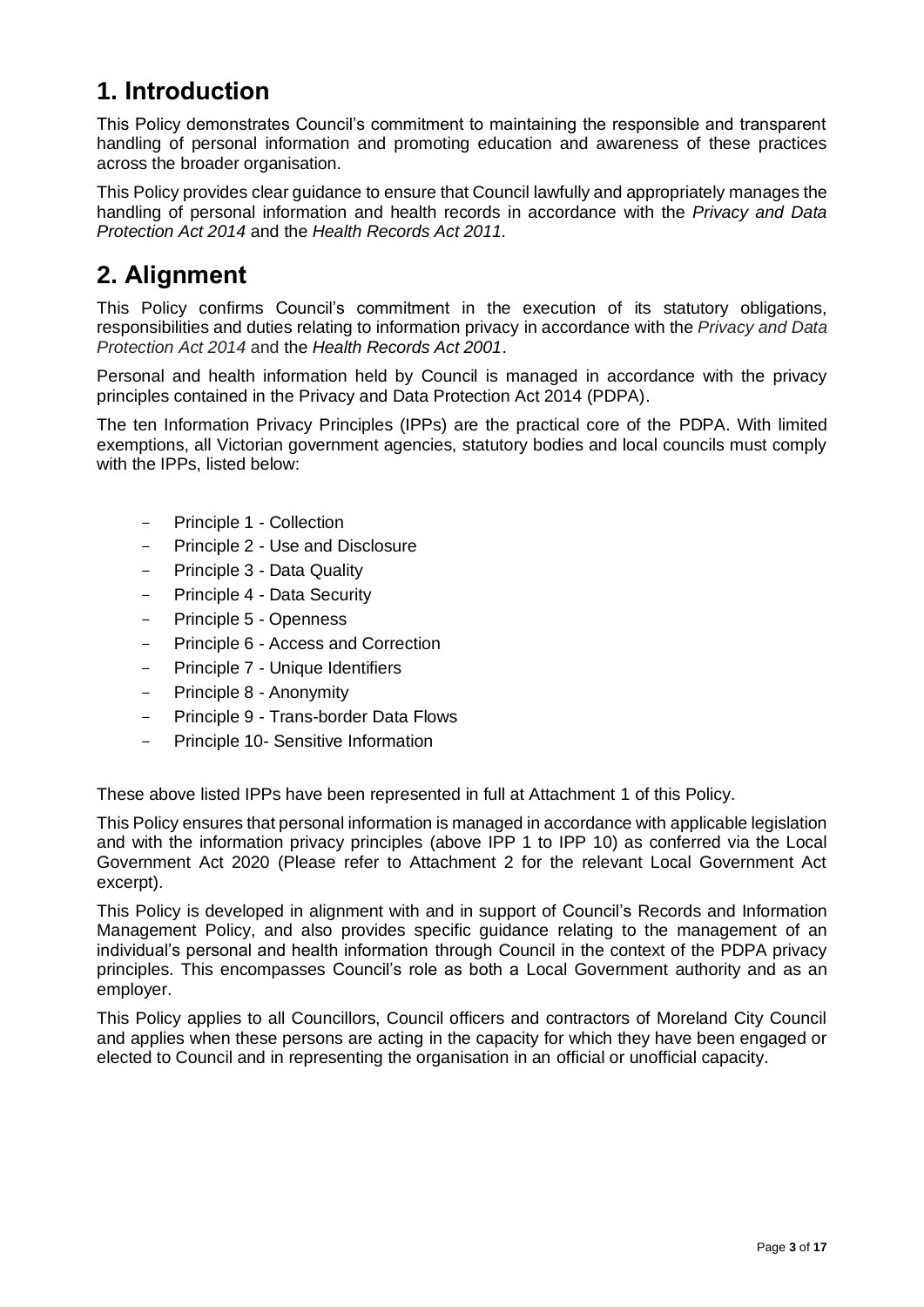# <span id="page-3-0"></span>**3. Organisational Context**

This Policy includes personal (and health) information used, collected, presented or accessed at or through their involvement with Council. This may include, but is not limited to, any information which has been disclosed to a Council officer or member through their role or function with Council.

## <span id="page-3-1"></span>**4. Sensitive Information**

Council recognises that in meeting its statutory obligations, the organisation must balance public interest in the free flow of information with an individual's right to privacy and the protection of personal information, health and sensitive information.

The collection of sensitive information must also be consistent with the requirements under the Local Government Act and only accessed by those Council officers who require the information for the purpose of fulfilling their Council duties or required by law.

# <span id="page-3-2"></span>**5. Information Collected**

In order to fulfil its functions and deliver services, Council collects relevant personal and health information. The scope of this information collected by Council is provided in Attachment 3 of this Policy.

# <span id="page-3-3"></span>**6. Objectives**

The protection of personal and health information is a key aspect of good governance practice, accountability and integrity in all of Council's services and legislative functions. This Policy outlines Council's commitment to protecting an individual's right to privacy and the management of personal information appropriately.

This Policy aims to:

- a) Establish a regime for the responsible collection, storage, handling, sharing and disclosure of personal and health information;
- b) Provide individuals with rights of access to information about themselves held by Council; and
- c) Provide individuals with the right to request corrections to their personal information held by Council.

## <span id="page-3-4"></span>**7. Policy Details**

### **a. Statement of Commitment**

Moreland City Council is committed to protecting the privacy of personal and health information it collects and uses by complying with its obligations under the *Privacy and Data Protection Act 2014* and the *Health Records Act 2001* (the Privacy and Health Records Acts). Council has a Policy that outlines the requirements for the collection, management, and handling of personal and health Information.

This Policy and its obligations, responsibilities and duties, along with applicable and relevant legislation apply to Councillors, Council staff (employees), agents (consultants, agency staff and volunteers) and contracted service providers and are a mandatory requirement in any new or existing contract.

### **b. Where Council collects personal and health information**

Council will collect and handle a range of personal information in a manner which is lawful whilst in the pursuit of its statutory purpose to ensure peace, order, and good government within the municipal district.

Council only collects personal or health information necessary for Council's functions or activities.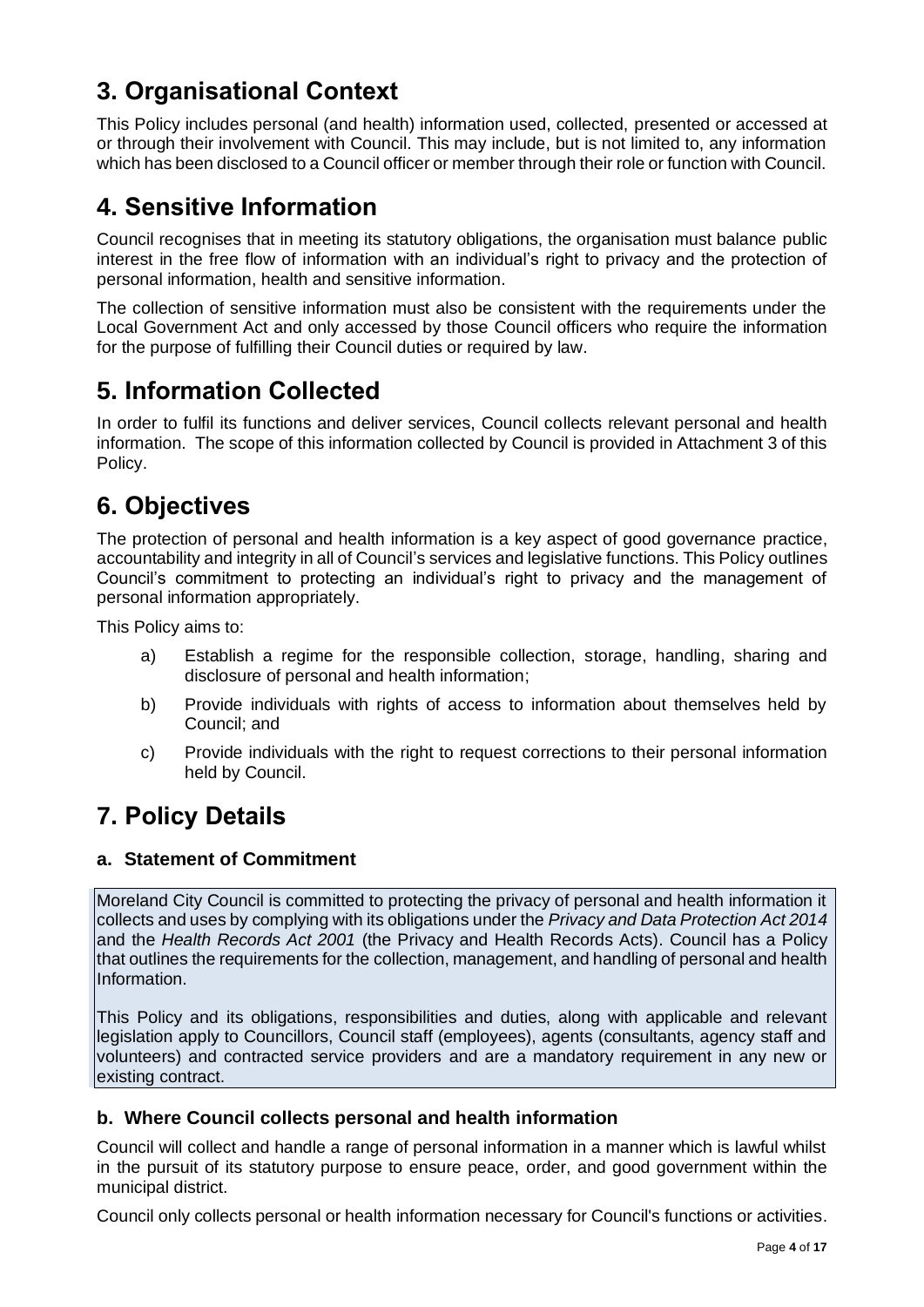Wherever possible, personal and health information will be collected directly from the individual concerned.

At or near the time of collection, Council will notify the individual the reasons that their personal and health information is being collected, what usual disclosures may be made, if the collection is required by law and their right to access their information once collected.

Whenever possible, a 'privacy collection notice' will be provided at points of collection, including online forms, hard copy forms and telephone calls made to Council's primary customer contact phone lines.

A privacy collection notice will be tailored to the purpose of information collection and may be in the form of a written notice on a form the individual is completing, a notice included in an automated and recorded telephone message, text on a webpage or a notice included in brochures, posters and counter signage, and include:

- a) The identity of Council and how to contact us;
- b) The fact that the individual is able to gain access to the information;
- c) The purpose for which the information is collected;
- d) To whom (or the types of individuals or organisations to which) the organisation usually discloses information of that kind;
- e) Any law that requires the particular information to be collected; and
- f) The main consequences (if any) for the individual if all or part of the information is not provided.

Where lawful and practicable, an individual may remain anonymous when interacting with Council. No identifying details will be collected.

Identification may be necessary when lodging a complaint with Council to prevent malicious or non-genuine complaints or to ensure a service can be delivered. If a person chooses to remain anonymous, they will be advised of the impact of that decision on service delivery.

Council may collect sensitive information but will only do so where the person has given prior consent, the collection is required under law or as permitted in accordance with the Privacy or Health Records Acts.

Council's website can be visited anonymously as the site does not record or collect personal information other than information a person may choose to provide if submitting on-line forms and payments.

Council's website contains links to third party websites and services. Information collected by third party websites is managed in accordance with the third party's own privacy policies.

Council uses social media including Facebook and Twitter to communicate with the public and organisations we regulate. Council may collect information posted on social media for the purpose of engaging with and understanding the views of the community. Where individuals prefer not to communicate with Council via social media, alternative access points are available.

Council uses various applications to conduct online surveys and online forms. This data may be stored on servers located in another country. If individuals do not wish to complete a Council survey online, they may request a hard copy form by completing Council's "contact us" form or by contacting the relevant assigned Council officer.

The Council website, Active Moreland website and Online Library Catalogue use cookies to help Council understand how people interact with us and to improve the user experience. The cookies do not collect identifying data and our websites can be used if cookies are disabled. Further information about cookies is available on Council's website.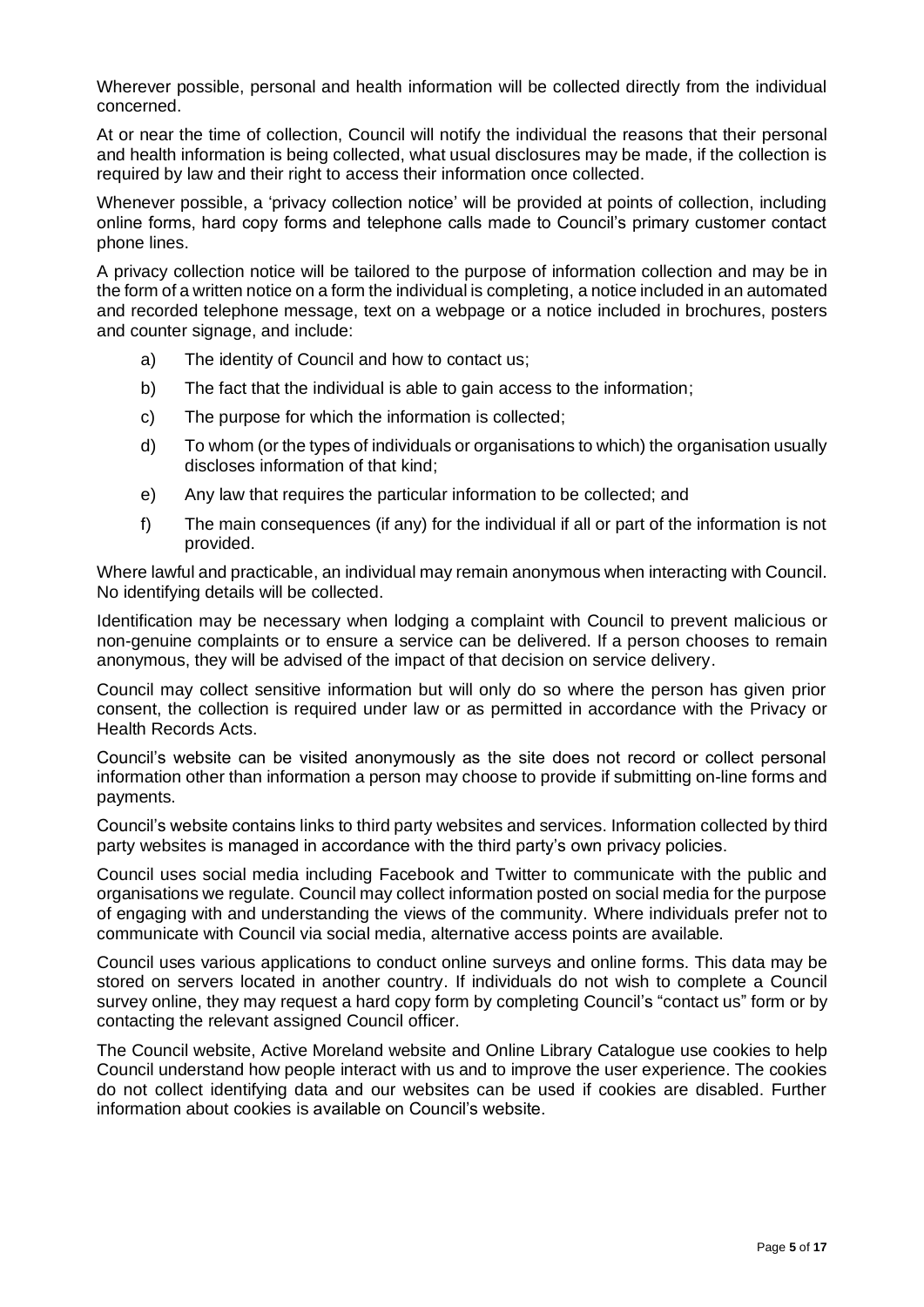### **c. Incoming External Phone Call Recording**

Council provides recorded advice to incoming external calls dialled into the Customer Service Centre, detailing that the phone call will be recorded.

All incoming external calls to Council's customer service centre are recorded to the point of transfer to another business unit, upon which, the recording is ceased. Where the technology becomes available and installed within Council's phone system, the phone recording of all incoming externally received calls may continue beyond the Customer Service Centre and extend the recording of phone calls to continue during and once transferred to the business unit and/or Council officer.

Where a business unit makes the decision to record incoming phone calls received directly or transferred from the Customer Service Centre, prior authorisation from the Unit Manager of the respective business unit is required to be obtained (and details provided to the Unit Manager ICT Infrastructure and Services) with ownership of the phone recording service.

- a) Where calls are transferred from the Customer Service Centre to logged in Council staff agents of an individual business unit, the unit may opt to have the call recording continue, subject to authorisation requirements outlined in the above paragraph.
- b) Where business units elect to record customer phone calls which are directed to agents or Council officers via Council's automatically routed calls system to selected business units, the authorisation requirements outlined in the above paragraph (above item a)) will apply.

Council will publish a Phone Call Recording procedure on the website providing information pertaining to the process, management, and access of phone call recordings by Council.

Customers may request a copy of any recorded phone call where they have personally been recorded as part of a contact with Moreland City Council.

The process of Council recording phone calls will be subject to an annual internal audit that aims to ensure that phone call recordings are only occurring and used pursuant to this Policy, the referred procedure and the Privacy and Data Protection Act 2014.

Council's Phone Recording procedure provides information on the purpose, storage, and process for customers to access their recorded phone call.

All principles, processes and practices involving the recording of incoming calls and management of those calls to Council have been developed in support and consideration of the Council's obligations, responsibilities, and duties pursuant to the Privacy and Data Protection Act 2014 and applicable Information Privacy Principles (IPPs).

## <span id="page-5-0"></span>**8. Use**

Council uses personal or health information for the primary purpose for which it was collected or for a related secondary purpose that would be reasonably expected by the individual, including to survey people about the services received.

On occasion, a person's consent may be sought by Council to use their personal information for improving services and communications from arising from Council.

Where Council is required to make a decision on a planning scheme amendment (pursuant to clause 22 Planning and Environment Act 1987), Council will assign or adopt a unique identifier to each individual submission and summarise the content of the submission in accordance with the public availability requirements.

Council will only assign unique identifiers to individuals if it is necessary to carry out functions efficiently and will not use unique identifiers created by other organisations (for example, Medicare).

Council will make an individual's Health Information available to another health service provider where requested to do so by the individual, their agent, or where required by law or for other prescribed exemptions.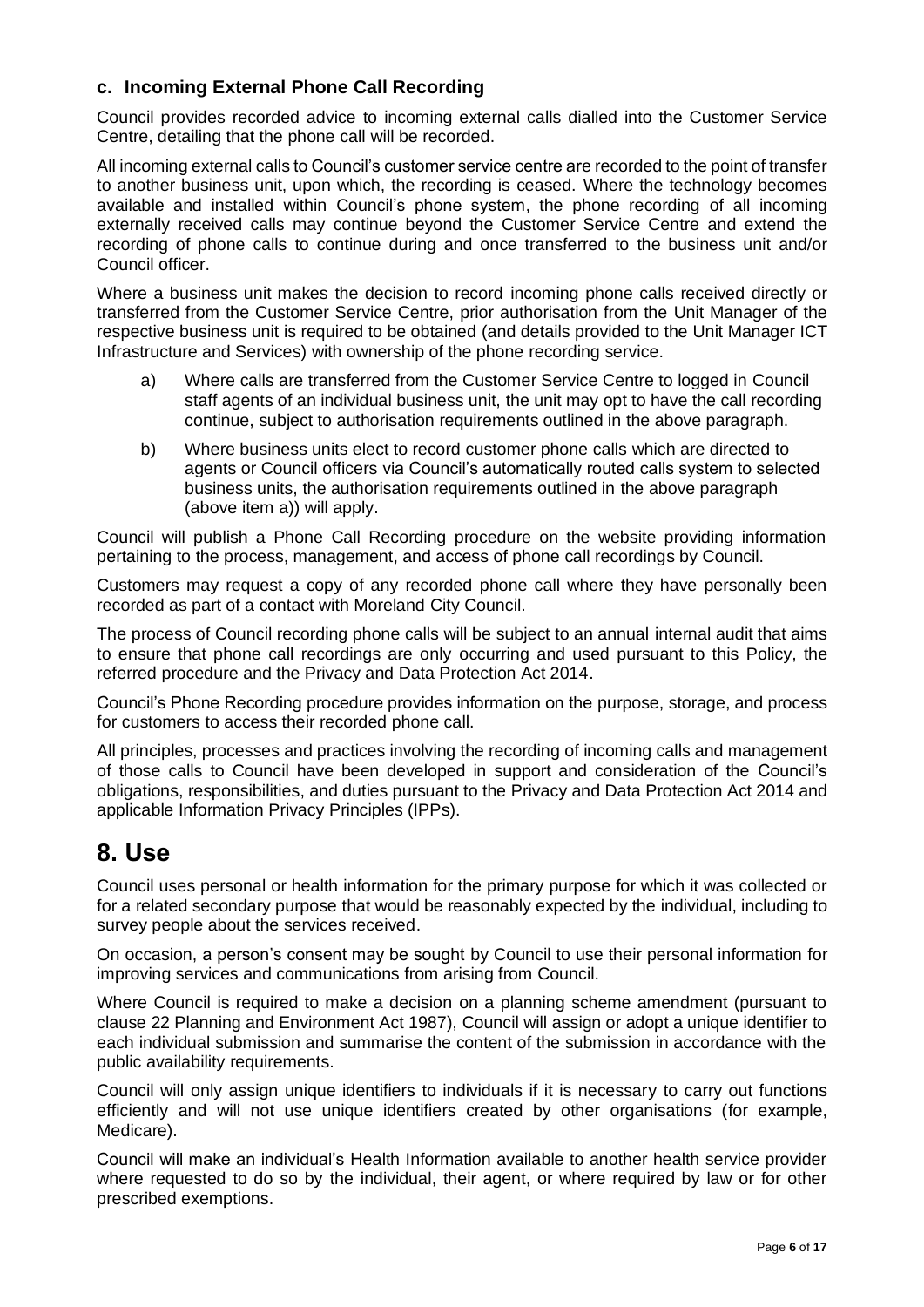# <span id="page-6-0"></span>**9. Disclosure**

Council only discloses information where the individual consents, for law enforcement purposes, where required by law or for other prescribed exemptions, including but not limited to, requests from Courts, Federal or State Government and Victoria Police.

Personal information may be disclosed to external contracted service providers that undertake works or service on Council's behalf where it is necessary for the contractor to carry out a task that requires this information. Where an external contractor deals with personal information or health information on behalf of Council, this information is limited and they will be required to comply with the Privacy Act or Health Records Act, as applicable.

Personal information in applications for employment with Council or Working with Children Checks will be provided to agencies such as Victoria Police, as part of a background check. Such checks will only be carried out with the individual's written authorisation and the results will not be disclosed to third parties unless authorised by law.

#### **Planning permit applications**

- c) Personal information contained in an objection to a planning permit application may be shared with interested (i.e. third) parties where Council provided a 'collection statement' that informed respondents how their information may be shared.
- d) Whilst Council does not publish objections online, it may occur that objections are shared as part of the planning process. This may include Council providing hard copy objections for inspection at Council offices and emailing or posting copies of objections.
- e) For more information on information shared via the post submission process, refer to Council's website.

#### **Planning Scheme amendments**

Council must make all submissions to an Amendment available to view by any person at its offices for a period of two months after the Amendment is gazetted or lapses. The submission may also be emailed or posted to interested parties during the Amendment process.

Submissions will also be used and disclosed to any other external party as required under the *Planning and Environment Act 1987* (Vic). This includes the public process of a Panel Hearing if one is required. Any submission forwarded to Planning Panels Victoria will be managed in accordance with their privacy policy.

Council will make all submissions available to view online on its website during the Planning Scheme Amendment process. All submissions made available online will be redacted to remove personal information (with the exception of a property address that is the subject of the Amendment). Submissions will be removed from the website once the Amendment is finalised.

Personal information may also be contained in Council's Public Registers. Regulations may provide that a person or other Government entity is entitled to inspect Council's Public Registers. Where practicable, Council will endeavour to minimise the personal information disclosed via a public register, if it is not required to disclose personal information and the withholding of personal information does not detract from the purpose of the public register. Council will take reasonable steps to ensure that certain contact information about an individual is not disclosed without the individual's knowledge.

Council has procedures in place specific to privacy implications involved with planning permit applications and planning scheme amendments. These procedures ensure that the planning process is a transparent and easily accessible system while maintaining privacy and confidentiality within the bounds of the Planning & Environment Act 1987 and the Privacy and Data Protection Act 2014. Council's website has information related to privacy, consent and disclosures related to the planning permit and planning scheme amendment processes. Residents are also provided with this information if we send them notice of a planning permit application or exhibition of a planning scheme amendment.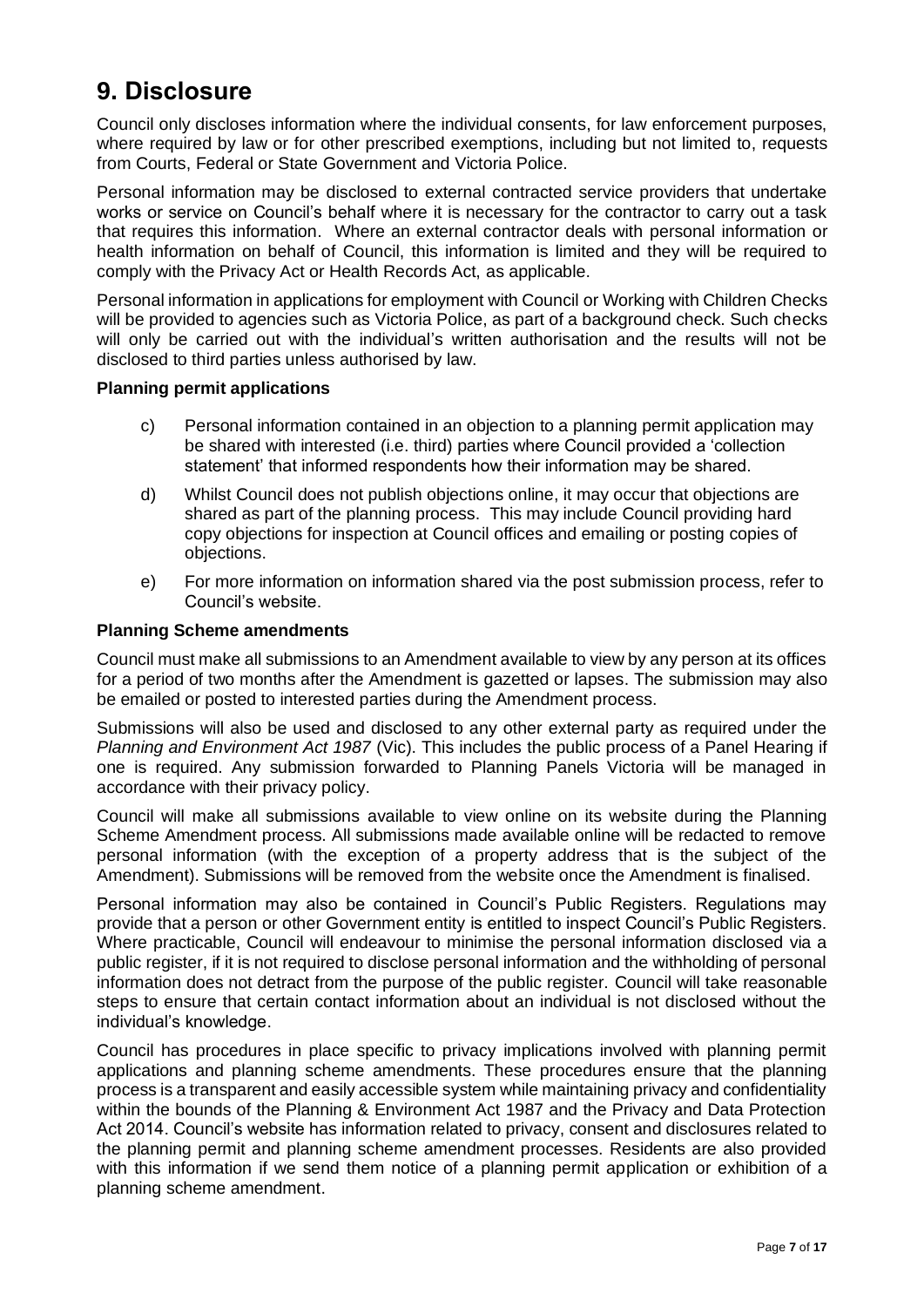Where authorised by law, (privacy legislation but often other laws) Council may use or provide personal or health information for another reason other than the reason for which it was collected. However, Council only assigns or adopts a unique identifier (e.g. employee/member number) for an individual if it is necessary, authorised by law or with consent.

Council may responsibly and freely access and distribute information obtained through publicly available information such as generally available publications, websites, or publicly accessible directories. Council systems such as Scout, NAV, Grapevine, iChris, Litmos, MagiQ, MoreMaps and other internal Council systems are not considered to be publicly available.

There are some special situations where Council can use or disclose health information without consent. For example, if the Council believes that the use or disclosure is necessary to lessen or prevent a serious and imminent threat to an individual's life, health, safety or welfare or public health, public safety, or public welfare.

Council may also make a disclosure of health information for compassionate reasons if the abovementioned criterion is met.

Personal information may be disclosed to Council's legal advisors, insurance claims agents and providers, for the purposes of complaints or insurance claims investigation and resolution.

Council may transfer personal information about an individual (other than Council or the individual) outside Victoria if Council reasonably believes the recipient of the information is subject to a law, binding scheme or contract which effectively upholds principles for fair handling of the information that are substantially similar to the Information Privacy Principles in Victoria or:

- a) The individual provides consent;
- b) The transfer is only for the benefit of the individual, it is impractical to obtain consent and if consent was able to be sought, it would likely be obtained.

The transfer of personal information outside of Victoria will only occur where that data transfer is consistent with the reasons outlined in the PDPA.

Where disclosure is for law enforcement a record will be made of the disclosure.

Where it is determined that disclosure would be in the public interest.

A decision to disclose personal information in the public interest requires the following steps:

A briefing from Council's Privacy Officer to the Chief Executive Officer on the matter, outlining:

- a) the reasons the disclosure is in the public interest; and
- b) demonstration that all alternative avenues have been assessed.

Consultation with the Office of the Victorian Information Commissioner to consider:

- a) the necessity for the public interest disclosure
- b) any alternative options that would not breach the privacy principles; and
- c) the terms of the public interest disclosure, if it proceeds; the information to be included; and a comparison with previous determinations under the Privacy Act.

### <span id="page-7-0"></span>**10. Council ensuring information is accurate, up to date and secure**

Council takes reasonable steps to ensure personal information is accurate, complete, up-to-date, and relevant.

Council takes reasonable steps to protect personal information held from misuse, loss, unauthorised access, modification, or disclosure.

Council will destroy or permanently de-identify (if possible) information no longer required as per the Retention and Disposal Authorities standards issued by the Public Records Office Victoria in accordance with legislation, including the Public Records Act 1973.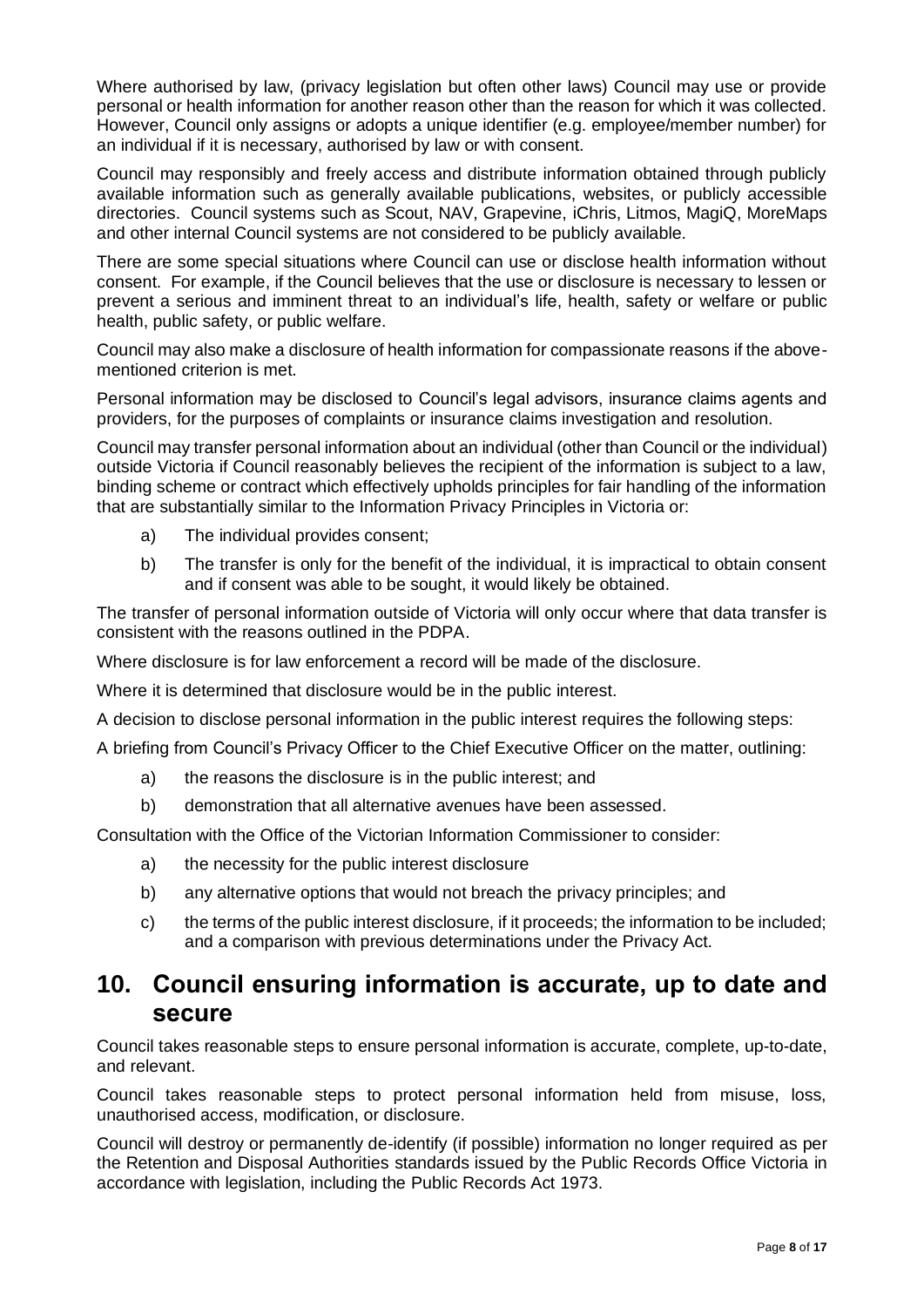Council records will be stored in accordance with the Records and Information Management Policy.

Council employs a range of procedural, physical, software and hardware safeguards, together with access controls, secure methods of communication and a disaster recovery plan to protect information from a breach of privacy, misuse and loss or unauthorised access or disclosure.

All Council employees receive training to enhance their awareness about their obligations regarding the collection and management of personal information in the workplace. A copy of this Policy is available to all staff via Council's intranet and is also available on Council's external website.

## <span id="page-8-0"></span>**11. Accessing or correcting your information held by Council**

An individual may ask for access to their personal or health information with the relevant Council Department, which will be subject to a standardised process.

Council will provide an individual with access to their personal information on request by the individual, subject to a verification of identity process.

If an individual establishes that the information is not accurate, complete, and up-to-date, Council will take reasonable steps to correct the information.

## <span id="page-8-1"></span>**12. Administration**

The Unit Manager Governance and Civic Protocols is Council's Privacy Officer, supported by the Legal Services Officers and Manager Governance and Strategy.

The Privacy Officer has the responsibility to assist Council to comply with its obligations regarding the collection, use and disclosure of personal information in accordance with the Privacy and Data Protection Act 2014 and is authorised to provide advice and receive complaints and requests for access and correction of stored information. The Privacy Officer may be required to seek legal advice if required.

The Privacy Officer is responsible for:

- a) Preparing and periodically updating the Policy and guidelines for approval by the Chief Executive Officer;
- b) Ensuring that staff have awareness of their obligations and responsibilities embedded in the Information Privacy and Health Records Policy; and
- c) When necessary, liaising with the senior management team to ensure compliance.

The Privacy Officer is responsible for organising regular privacy training across the organisation for all Council staff and seeking services to undertake Privacy Impact Assessments prior to commencing new initiatives or services.

The Information Privacy and Health Records Policy will be reviewed from time to time to consider significant changes in legislation that affect the accuracy of the Policy document or as required to improve its effectiveness.

## <span id="page-8-2"></span>**13. Breaches**

Upon becoming aware that there has been a potential or realised breach of the Information Privacy and Health Records Policy or the Records and Information Management Policy, Council staff must notify their direct supervisor without delay and immediately take steps to contain the breach. The relevant direct supervisor must then notify their direct Manager and Council's Privacy Officer immediately, providing details and description of the alleged breach.

A breach containment and preliminary assessment is then completed by the Privacy Officer which includes an evaluation of the risks associated with the breach, notification to any other relevant areas of Council (for example Integrity Risk and Resilience Unit and Communications) and subsequent notification of the breach to the individual without delay.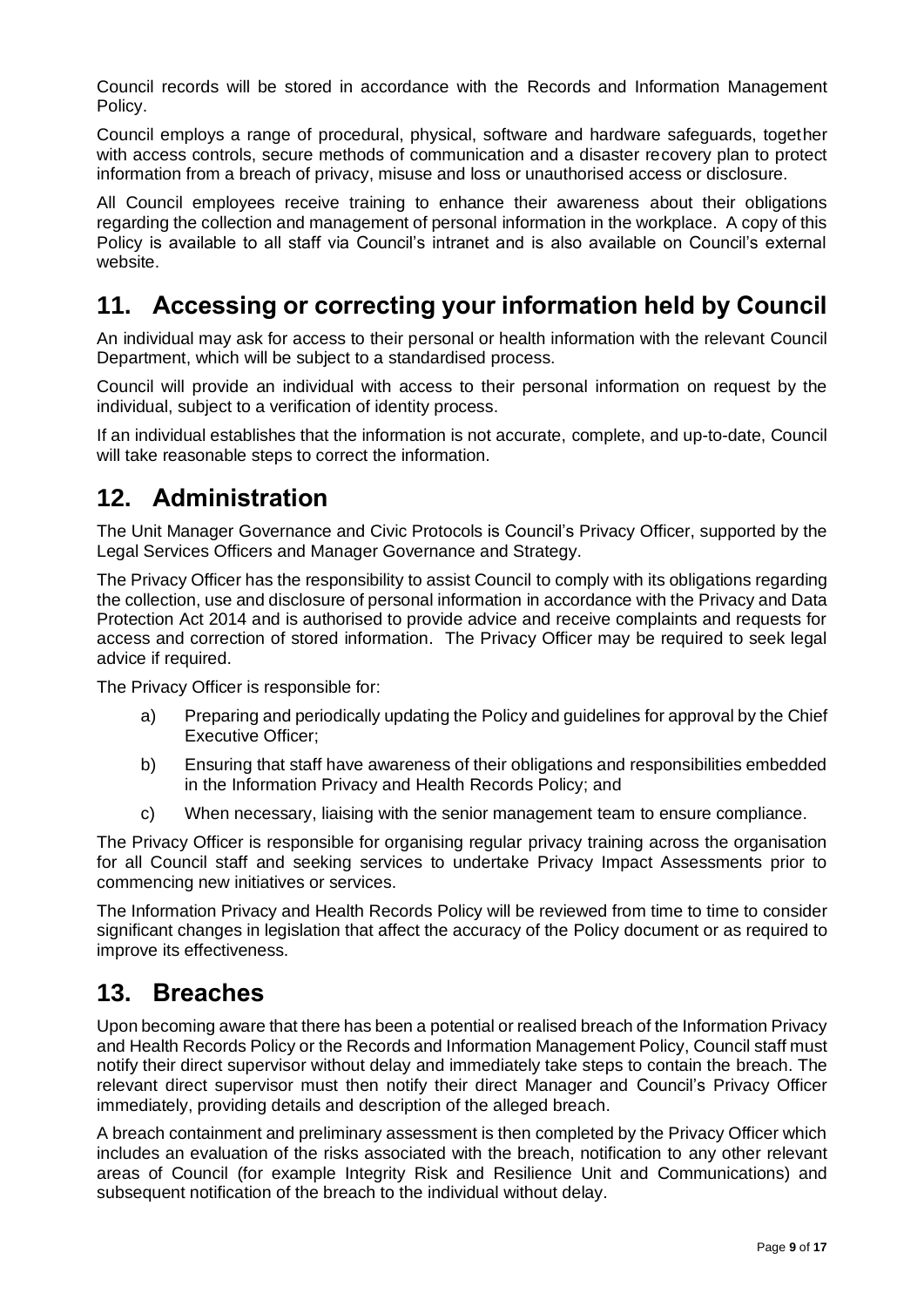At this time, implementation of a process to mitigate risk and the possibility of such a breach occurring again is completed.

The Privacy Officer will also determine whether the breach will be reported to the Office of the Victorian Information Commissioner and where required, will provide that report.

A Privacy Impact Assessment may also be conducted to ensure that the issues raised have been addressed, and that changes have been made or developed to comply with privacy obligations.

At the discretion of the Privacy Officer, breaches of provisions contained in this Policy may necessitate an internal investigation that may give rise to disciplinary action.

## <span id="page-9-0"></span>**14. Making a Privacy Complaint or Enquiry to Council**

The Privacy Officer will also be the Health Records Officer and will handle enquiries and complaints regarding Council's application of this Policy or the Information Privacy Principles.

Written requests will be responded to within 10 working days of receipt.

Enquiries or Complaints will be directed to Council's Privacy Officer:

Privacy Officer Moreland City Council 90 Bell Street COBURG VIC 3058 Phone: (03) 9240 1111 E-mail: [privacyofficer@moreland.vic.gov.au](mailto:privacyofficer@moreland.vic.gov.au)

However, where a person has received no response or a response which they consider to be inadequate, a submission may be prepared and provided to the Office of the Victorian Information Commissioner or the Health Services Commissioner for resolution.

## <span id="page-9-1"></span>**15. Roles and Responsibilities**

The following table provides an allocation of roles and responsibilities allocated across Council to appropriately manage all aspects of information privacy and health records management:

| <b>Party/Parties</b>                                                 | <b>Roles and responsibilities</b>                                                                                                                                                                                                                                                                                                                                          | <b>Timelines</b> |
|----------------------------------------------------------------------|----------------------------------------------------------------------------------------------------------------------------------------------------------------------------------------------------------------------------------------------------------------------------------------------------------------------------------------------------------------------------|------------------|
| All staff                                                            | Implementation and awareness of the Information Privacy and<br>Health Records Policy as individuals and across respective<br>teams.                                                                                                                                                                                                                                        | Ongoing          |
| <b>Branch Managers</b>                                               | A procedural framework for key services and functions that<br>incorporates guidance on the management of personal and health<br>information in accordance with the Information Privacy and Health<br>Records Policy and the Acts.                                                                                                                                          | Ongoing          |
| Manager<br>Governance &<br>Strategy                                  | Responsible for corporate management of information Privacy,<br>driving awareness, training, and management of information<br>privacy across council and response to complaints.                                                                                                                                                                                           | Ongoing          |
| Unit Manager<br>Governance &<br>Civic Protocols<br>(Privacy Officer) | This role is the designated Council Privacy Officer to raise<br>education and awareness of Policy (including in-house training),<br>investigate and respond to complaints as required.<br>Conduct annual assessment of compliance with Policy.                                                                                                                             | Ongoing          |
| Legal Services<br><b>Officers</b>                                    | Provide advice, guidance on implementation and implications of<br>the Information Privacy and Health Records Policy. Support in<br>the review of this Policy. Provide education, training and<br>awareness of this Policy and assist with investigations and<br>responses to complaints as required by the Unit Manager<br>Governance & Civic Protocols (Privacy Officer). | Ongoing          |
| Team Leader<br>Governance                                            | Supports and advises on matters related to the Policy.                                                                                                                                                                                                                                                                                                                     | Ongoing          |
| Manager<br>Information<br>Technology                                 | Management of the Records and Information Management Policy<br>and associated standards, procedures, and IT controls.                                                                                                                                                                                                                                                      | Ongoing          |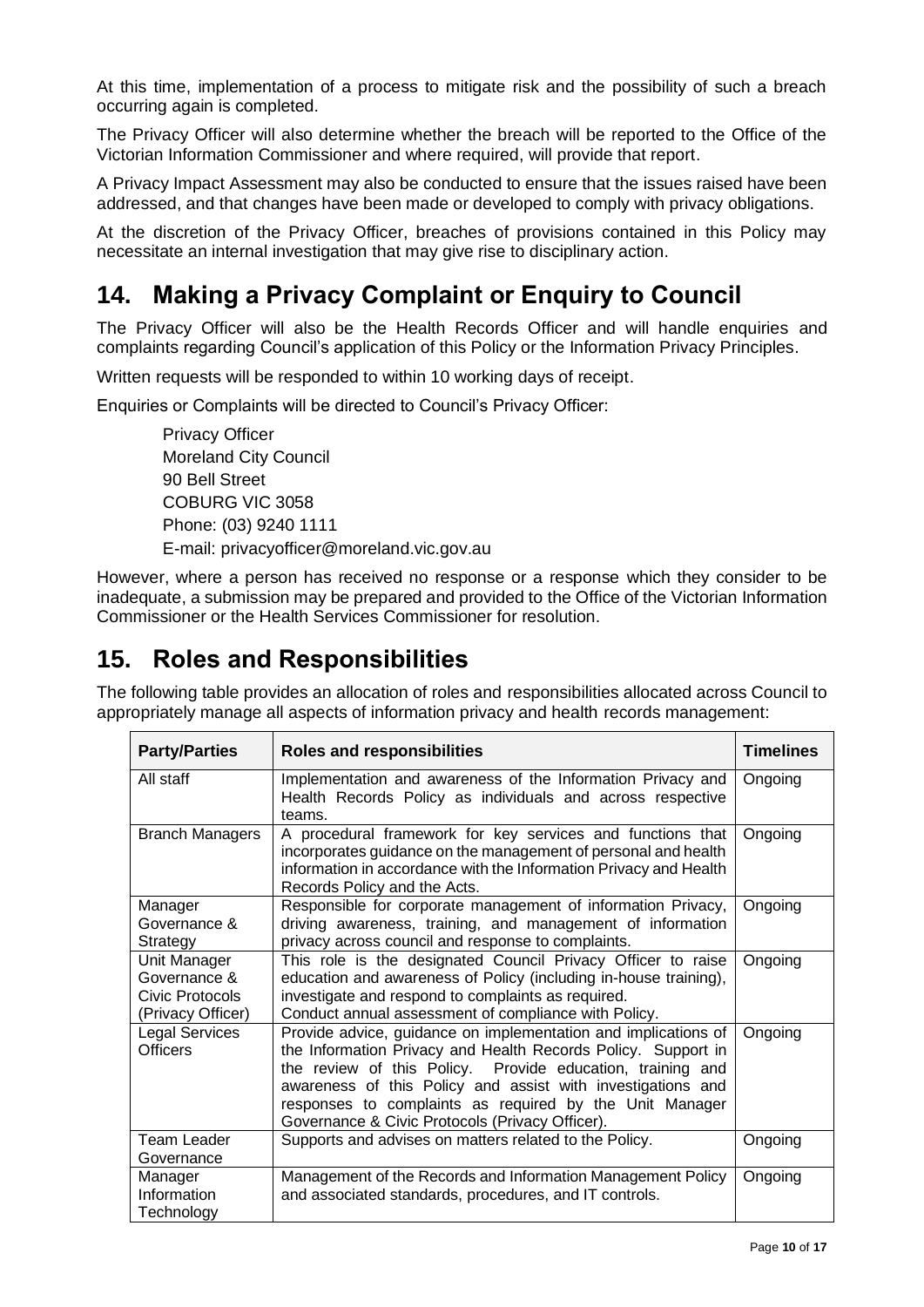# <span id="page-10-0"></span>**16. Monitoring, Evaluation and Review**

This Policy will be reviewed annually and updated as necessary.

Organisational compliance with this Policy will be subject to an annual review conducted by the Privacy Officer.

# <span id="page-10-1"></span>**17. Definitions**

| <b>Term</b>                     | <b>Definition</b>                                                                                                                                                                                                                                                                                          |  |
|---------------------------------|------------------------------------------------------------------------------------------------------------------------------------------------------------------------------------------------------------------------------------------------------------------------------------------------------------|--|
| Agent                           | Agent is an individual or organisation employed by Council to perform a<br>service that involves handling personal information. An agency relationship<br>will mean that Council will usually be held responsible for how their agents<br>(like their employees) handle personal information.              |  |
| Confidentiality                 | A concept that relates to, but is different to, privacy. An obligation of<br>confidence is generally owned by the recipient of information to the provider<br>of the information. (Compared to privacy which is the right to the subject of<br>information, no matter who provided it or who received it). |  |
| Contracted service<br>Providers | All third parties engaged directly by Council to provide goods or services<br>directly to Council or third parties at Councils discretion.                                                                                                                                                                 |  |
| Consent                         | Means express or implied consent.                                                                                                                                                                                                                                                                          |  |
| Council staff agent             | Means Council staff logged into phone/communication systems who take<br>calls either directly or on-transfer from the customer service team.                                                                                                                                                               |  |
| De-identified                   | Personal information that no longer relates to an identifiable individual or an<br>individual who can be reasonably identified.                                                                                                                                                                            |  |
| <b>Health Information</b>       | Information or an opinion about:                                                                                                                                                                                                                                                                           |  |
|                                 | the physical, mental or psychological health of an individual;<br>$\bullet$                                                                                                                                                                                                                                |  |
|                                 | a disability of an individual;<br>$\bullet$                                                                                                                                                                                                                                                                |  |
|                                 | an individual's expressed wishes about the future provision of health<br>services to them;                                                                                                                                                                                                                 |  |
|                                 | a health service provided, or to be provided, to an individual that is also<br>personal information; or                                                                                                                                                                                                    |  |
|                                 | Other personal information, including personal information:                                                                                                                                                                                                                                                |  |
|                                 | collected to provide, make referral or in providing, a health service                                                                                                                                                                                                                                      |  |
|                                 | about an individual collected in connection with the donation, or intended<br>donation, by the individual of his or her body parts, organs or body<br>substances or                                                                                                                                        |  |
|                                 | that is genetic information about an individual in a form which is, or could<br>٠<br>be, predictive of the health (at any time) of the individual, or of any of his<br>or her descendants.                                                                                                                 |  |
| <b>Health Service</b>           | An activity performed in relation to an individual that is intended or claimed<br>(expressly or otherwise) by the individual or the organisation performing it:                                                                                                                                            |  |
|                                 | to assess, maintain or improve the individual's health;<br>$\bullet$                                                                                                                                                                                                                                       |  |
|                                 | to diagnose the individual's illness, injury or disability;<br>٠                                                                                                                                                                                                                                           |  |
|                                 | to treat the individual's illness, injury or disability or suspected illness,<br>$\bullet$<br>injury or disability;                                                                                                                                                                                        |  |
|                                 | a disability service, palliative care service or aged care service;                                                                                                                                                                                                                                        |  |
|                                 | the dispensing of a prescribed drug or medicinal preparation by a<br>٠<br>pharmacist; or                                                                                                                                                                                                                   |  |
|                                 | a service, or class of service, provided in conjunction with an activity or<br>$\bullet$<br>service referred to in the above dot points that are prescribed as a health<br>service.                                                                                                                        |  |
|                                 | But does not include a health service, or class of health service,<br>which is exempt for the purpose of the Health Records Act.                                                                                                                                                                           |  |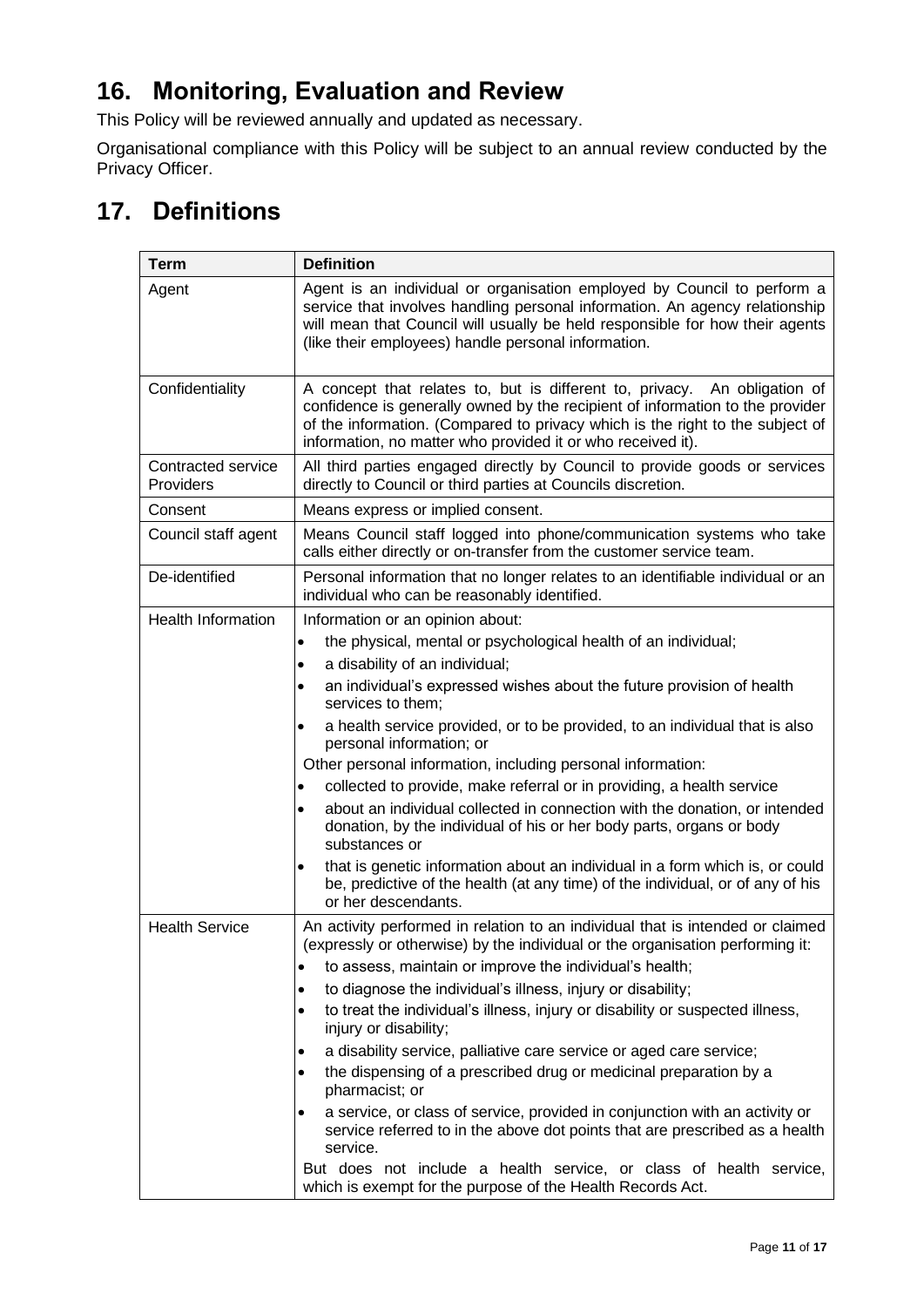| <b>Term</b>              | <b>Definition</b>                                                                                                                                                                                                                                                                                                                                                                                            |
|--------------------------|--------------------------------------------------------------------------------------------------------------------------------------------------------------------------------------------------------------------------------------------------------------------------------------------------------------------------------------------------------------------------------------------------------------|
| Personal<br>Information  | Information or an opinion (including information or an opinion forming part of<br>a database, work related information or images) that is recorded in any form<br>and whether true or not, about an individual whose identity is apparent, or<br>can be reasonably ascertained, from the information or opinion, but does not<br>include information of a kind to which the Health Records Act 2001 applies. |
| Sensitive<br>Information | Information about a person's racial or ethnic origin, political opinions,<br>philosophical or religious beliefs, sexual preferences, criminal record or<br>membership of a trade union, profession, political or trade associations that<br>is also personal information.                                                                                                                                    |
| Unique identifiers       | An identifier (usually a number) assigned by Council to an individual to<br>identify that individual for the purposes of the operations of Council but does<br>not include an identifier that consists only of the individual's name.                                                                                                                                                                        |

### **Associated and Related Moreland City Council Documents**

- Records and Information Management Policy
- Gender Equality Statement of Commitment
- Human Rights Policy
- Social Media Policy

### **References**

- Privacy and Data Protection Act 2014 (Vic)
- Privacy Act 1988 (C'wealth)
- Health Records Act 2001 (Vic)
- Freedom of Information Act 1982 (Vic)
- Planning and Environment Act 1987 (Vic)
- Victorian Charter of Human Rights and Responsibilities Act 2006 (Vic)
- Family Violence Protection Act 2008 (Vic)
- Local Government Act 2020 (Vic)
- Public Records Act 1973 (Vic)
- Equal Opportunity Act 2010 (Vic)
- OVIC Guidelines to the Information Privacy Principles
- OVIC Privacy Impact Assessment Template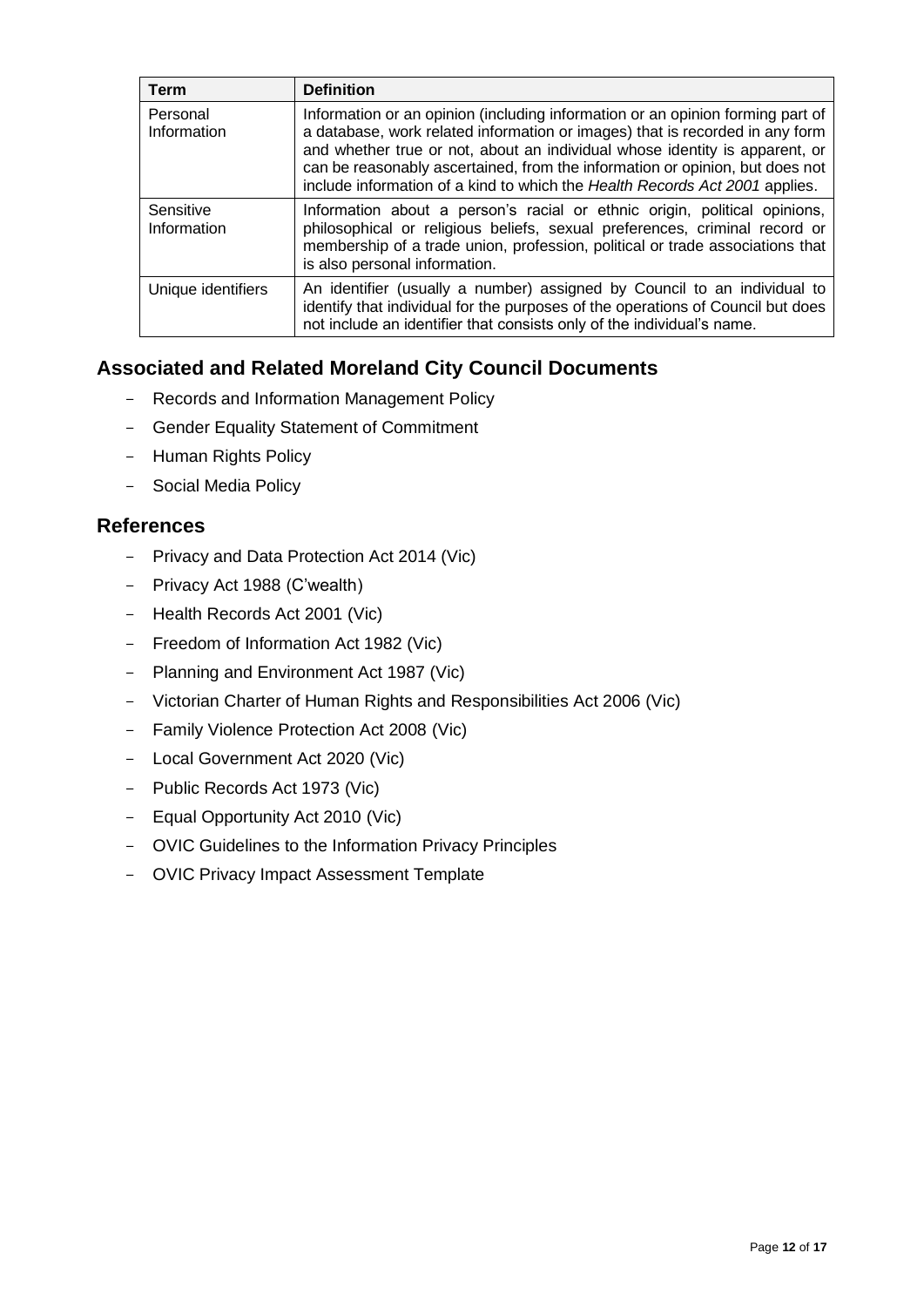### <span id="page-12-0"></span>**Attachment 1 - Information Privacy Principles**

#### **IPP 1: Collection**

An organisation must only collect personal information that is necessary for the performance of its functions. An organisation must advise individuals of the purpose for the collection of personal information, that they are entitled to access their personal information, and how to do this.

#### **IPP 2: Use and disclosure**

An organisation can only use and disclose personal information in accordance with the primary purpose it was collected for or for a related secondary purpose that a person would reasonably expect. In the case of sensitive information (*see* IPP 10, below), it must be directly related to the primary purpose of collection. Generally, where the use or disclosure would not be reasonably expected, the law allows the use and disclosure authorised or required by another law, or for public interest purposes such as individual or public safety, research purposes, to assist in law enforcement activities or to investigate a suspected unlawful activity. Otherwise use and disclosure for a secondary purpose can only be by consent.

#### **IPP 3: Data quality**

Organisations must take reasonable steps to ensure individuals' personal information is accurate, complete and up-to-date.

#### **IPP 4: Data security**

Organisations must take reasonable steps to protect individuals' personal information from misuse, loss, unauthorised access, modification, or disclosure. Personal information is to be permanently de-identified or destroyed when it is no longer needed for any purpose. Note that organisations subject to the *Public Records Act 1973* (Vic) must comply with the provisions of that Act regarding the disposal of public records.

#### **IPP 5: Openness**

Organisations must produce a document that clearly expresses their policies on the management of personal information; this document is usually called a "privacy policy". An organisation must provide their privacy policy to anyone who requests it.

#### **IPP 6: Access and correction**

Individuals have a right to seek access to their personal information and to make corrections, subject to limited exceptions (e.g. if access would threaten the life or health of an individual). Access and correction rights are mainly handled by the *Freedom of Information Act 1982* (Vic) (*see* (*Office of the Victorian Information Commissioner -* [\(https://ovic.vic.gov.au/freedom-of](https://ovic.vic.gov.au/freedom-of-information/what-is-freedom-of-information/)[information/what-is-freedom-of-information/\)](https://ovic.vic.gov.au/freedom-of-information/what-is-freedom-of-information/).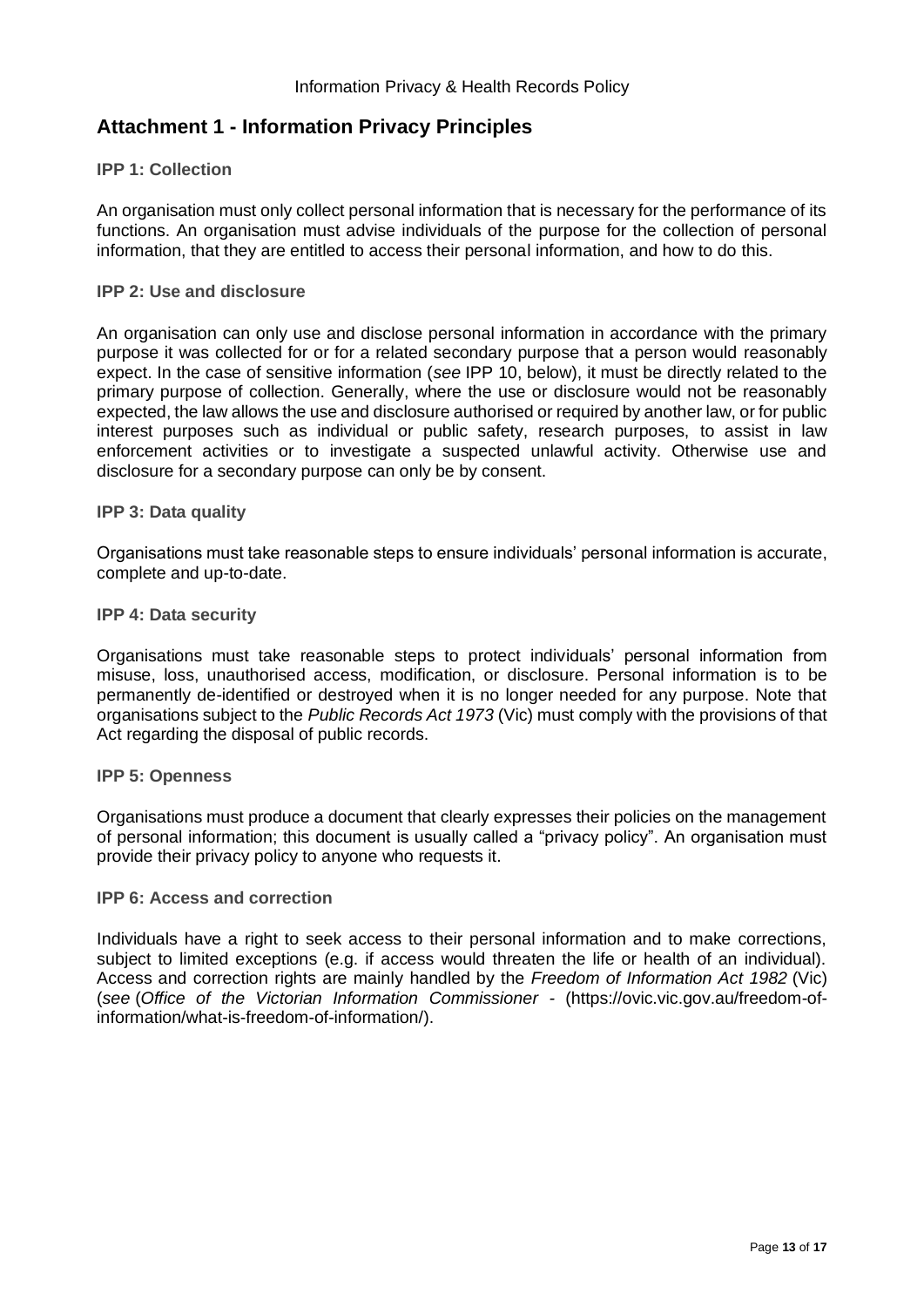#### **IPP 7: Unique identifiers**

Organisations cannot adopt or share unique identifiers (i.e. a number or other code associated with an individual's name, such as a driver's licence number) except in certain circumstances, such as where the adoption of a unique identifier is necessary for that organisation to carry out one of its functions, or by consent.

**IPP 8: Anonymity**

If it is lawful and feasible, organisations must give individuals the option of not identifying themselves (i.e. remaining anonymous) when they engage with the organisation.

#### **IPP 9: Transborder data flows**

An organisation may not transfer personal information outside Victoria unless the recipient of the information is subject to privacy standards that are similar to the PDP Act, or in other limited circumstances. The privacy rights an individual has in Victoria remain, despite the information being transferred to another jurisdiction.

**IPP 10: Sensitive information**

An organisation can only collect sensitive information in restricted circumstances, or by consent. "Sensitive information" is defined in schedule 1 of the PDP Act and includes information about an individual's race or ethnicity, political views, religious and philosophical beliefs, sexual preferences, membership of a trade union, or a political or professional association, or information about a criminal record.

Source: Office of the Victorian Information Commissioner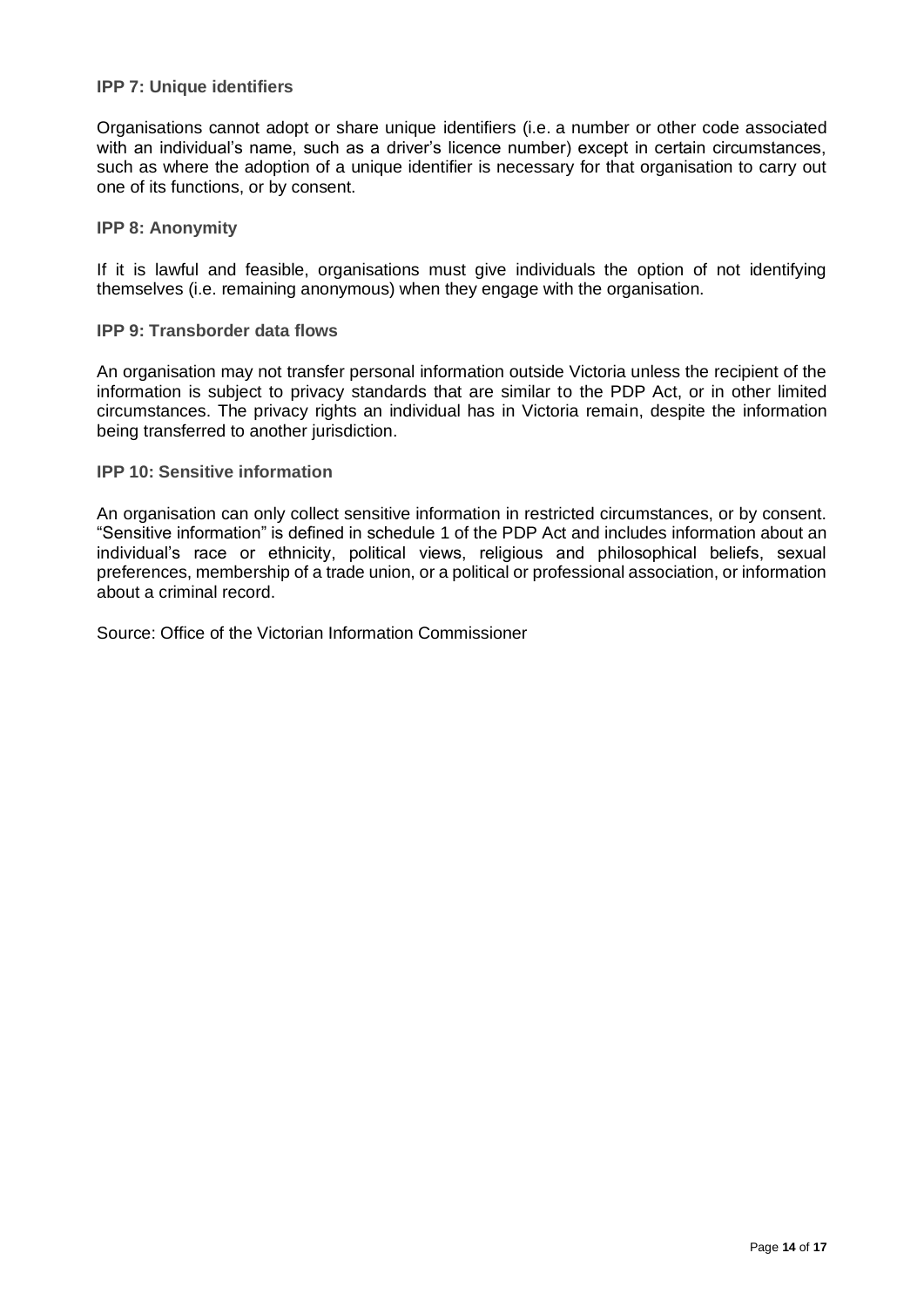### <span id="page-14-0"></span>**Attachment 2 - Privacy Principles Excerpt from the Local Government Act 2020**

- Overarching Governance Principle (a) Council decisions are to be made and actions taken in accordance with the relevant law.
- Overarching Governance Principle (i) The transparency of Council decisions, actions and information is to be ensured.
- Public Transparency Principle (a) Council decision making processes must be transparent except when the Council is dealing with information that is confidential by virtue of any Act.
- Public Transparency Principle (b) Council information must be publicly available unless the information is confidential, or public availability of the information would be contrary to the public interest.
- Public Transparency Principle (c) Council information must be understandable and accessible to members of the municipal community.
- Public Transparency Principle (d) public awareness of the availability of Council information must be facilitated.
- Service Performance Principle (e) Service delivery must include a fair and effective process for considering and responding to complaints about service provision.
- Service Performance Principle (d) a Council should seek to continuously improve service delivery to the municipal community in response to performance monitoring;
- Service Performance Principle (e) service delivery must include a fair and effective process for considering and responding to complaints about service provision.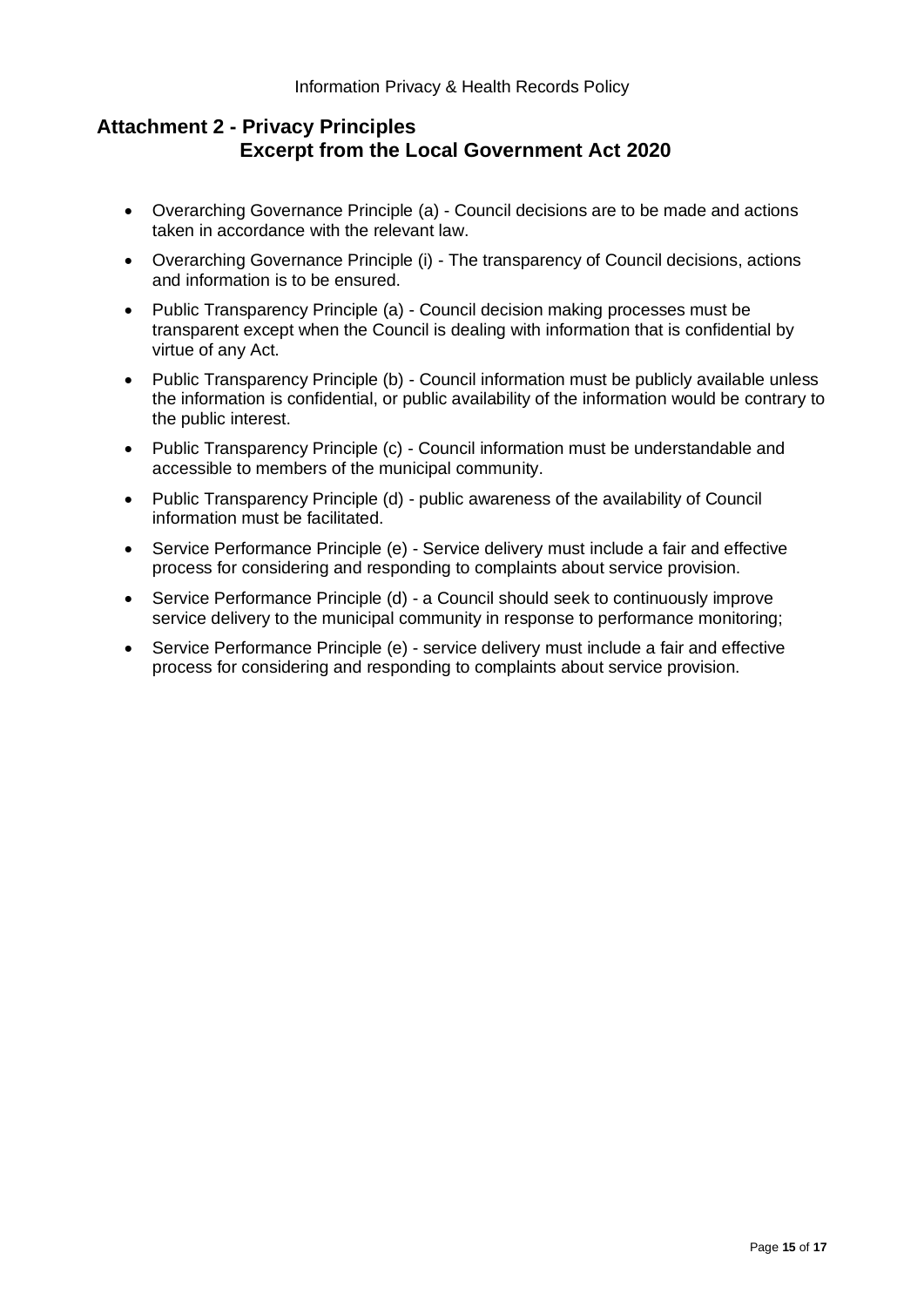### <span id="page-15-0"></span>**Attachment 3 - Personal and health information collected by Council**

- Title
- First name
- Surname
- **Address**
- Age
- Sex
- Marital Status / Domestic Partner Status
- **Signature**
- Photographs and videos
- Payment card (Debit and Credit Cards) details\*
- Motor vehicle registration number.

\*Payment Card – Additional Information

- a) \*Whilst Council collects payment card details for various matters (e.g. rates notice payments), these details are not stored by Council (Council upholds Payment Card Industry Security Standards-PCI DSS).
- b) An exception to the aforementioned (i.e. where Council does retain payment card details) may occur in the instances of
	- Direct Debit Information for Rates; and
	- Direct Debit Information for Payment Plan Arrangements.
- c) In these instances, the collection statement on the relevant notice (e.g. rates notice) confirms the use of collection, purpose of storage and disclosure restrictions etc pursuant to the applicable provisions of this Policy.

Personal and/or health information is collected for functions and services provided by Council including, but not limited to:

- Library membership
- Venue hire
- Sports ground hire
- Community engagement
- Engagement on Council's Social media platforms
- Pet registration
- Rates
- Debt Collection
- Attendance at Council meeting
- Enquiries/Complaints
- Infringement notices
- Maternal and Child Health and Immunisations
- **Family Day Care**
- School Holiday Program
- **Aged Services**
- Council events, meetings (including photographic images or video footage)
- Marketing, Research and Communications activities (including photographic images or video footage)
- Enforcement activities (including photographic images or video footage)
- Permit applications including environmental health, local law, building and planning.
- Complaint investigations